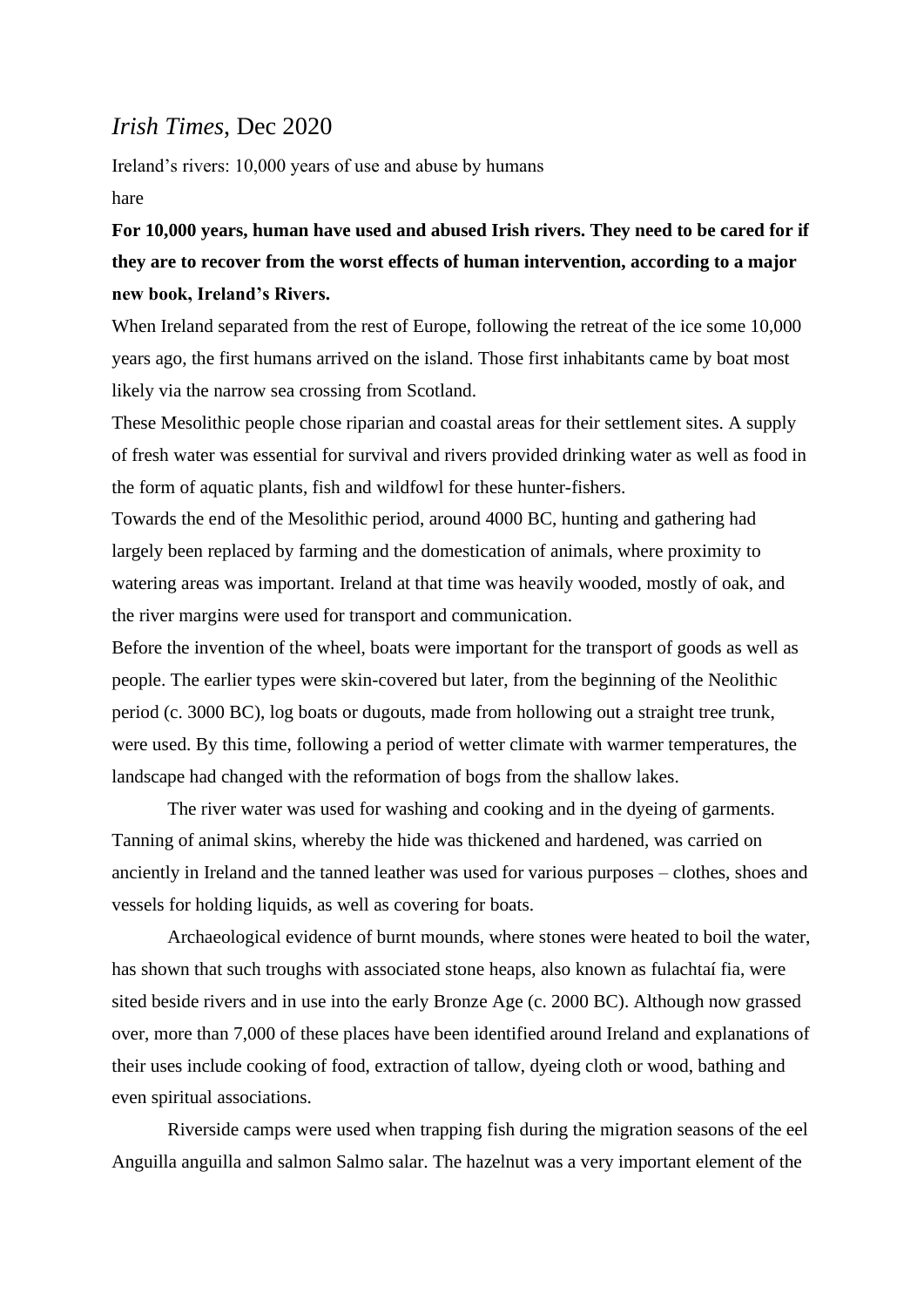diet as it could be stored and served as a reserve food for the winter and early spring before the first run of salmon in the rivers. Both these food items feature in Irish myth and legend, most notably the tale of Fionn and the Salmon of Knowledge from the River Boyne. This legendary warrior, Fionn Mac Cumhaill, is said to have been killed by a fisherman of the Boyne with his gaff.

A winter scene on the River Shannon at Worrel's End, Castleconnell, Co Limerick. Brú na Bóinne (the Bend of the Boyne), encompassing the area from the south-west of the river to the confluence with its tributary the Mattock in the north-east corner of the region, has been the focus of human settlement for at least 6,000 years. The selection of the site for settlement was likely influenced by the proximity to the river and its aquatic resources and nutrient-rich agricultural silts. With its numerous passage tombs – most notably the larger ones at Knowth, Newgrange and Dowth – the site contains one of the world's most important prehistoric landscapes and was inscribed on the World Heritage List in 1993.

In Irish mythical tales Brú na Bóinne was one of the routes through which the spirits of the dead could enter the Otherworld or Tír na nÓg, the land of eternal youth; rivers were seen as sustaining life and were revered in death. Among the myths of the ancient Irish was the belief that all rivers flowed eventually to this Otherworld where they took a circuitous course before returning, and that mythical heroes could also enter this mysterious spiritual world when under water.

In one Celtic legend the origin of the 12 chief streams of Ireland was said to have been generated by a great hailstorm . We do not know to which these referred but the dozen longest rivers of today are the Shannon, Barrow, Suir, Blackwater, Bann, Nore, Suck, Liffey, Erne, Foyle, Slaney and Boyne.

The ancient bards of Ireland believed that there were fountains at the headwaters of the chief rivers over which grew hazel trees that produced nuts that turned red in autumn. Salmon and trout Salmo trutta travelled up the rivers to feed on the fallen nuts and this is said to have caused red speckles to appear on their bodies, and that anyone who caught and ate such fish would be endowed with poetic inspiration. This legend is a variation of Fionn and the Salmon of Knowledge also featuring hazel nuts and fish.

Also in Celtic legend rivers had feminine names in honour of the goddesses who ruled their catchments such as Bóand (Boyne), Lífe (Liffey) and Sínann (Shannon). Similarly, many rivers are named Clodagh or its variants Clodiagh, Clydagh and Clady, which are also said to be called after a female deity, although such names could also be associated with their being stony.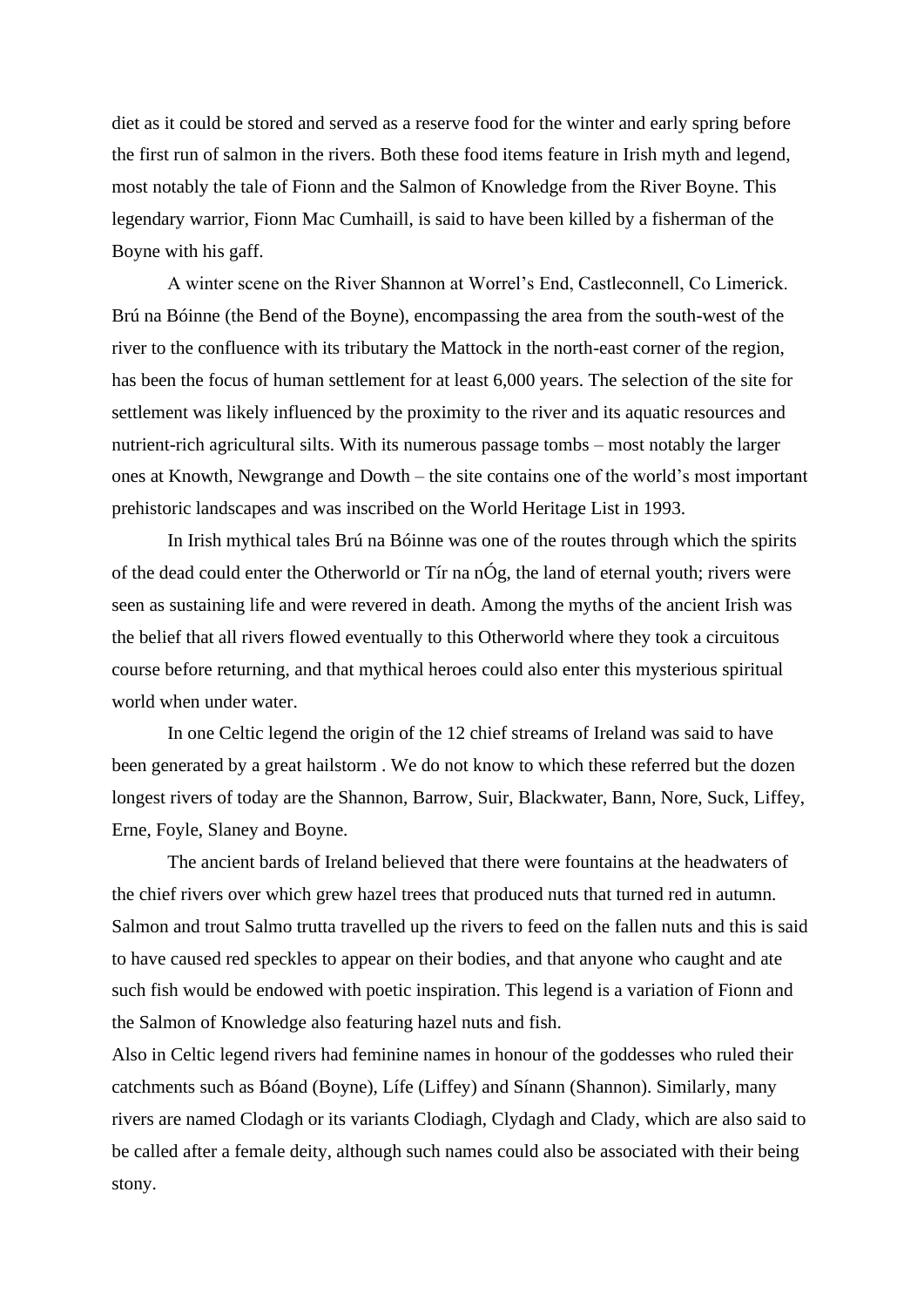Pagan Celtic Ireland during the late Iron Age saw significant advances in travel and transport that included navigation of rivers.

Primitive communities, living in small numbers, had little effect on the environment where sewage and other waste could be harmlessly absorbed by the rivers. Woodland was extensively cleared during the early Iron Age (c. 700 BC), which had an effect on river courses. At that time, the population was little more than 70,000 and even in the late Middle Ages the population of Ireland was most probably about ten times that figure, perhaps reaching the one million mark by the year 1600.

There had been a significant drop in population level in the period of 1348-1350 AD due to the bubonic plague, or the Black Death as it was commonly known. Later diseases as well as wars would also wipe out hundreds of thousands of people, such as the war beginning with the rebellion of 1641, which lasted for 11 years with the plague and famine that accompanied it.

Between 1700 and 1840 there was a huge increase in population, largely due to the effects of the earlier plantations of Ireland by English, Scottish and Welsh settlers. The number of people on the island of Ireland peaked at some eight million but a momentous decline, due to death and emigration, occurred following the Great Famine between 1845 and 1852 when the population was effectively halved.

Dublin had grown in population size from about 20,000 in 1650 to 130,000 by the 1750s while the population of Cork had increased from some 12,000 to around 70,000 in the same period.

A barge transporting goods on the River Liffey. Photograph:  $\hat{A} \odot$  Hulton-Deutsch Collection/Corbis via Getty Images

From the 17th to the 19th century the urban houses built almost always faced away from the rivers, an indication that the authorities regarded them as convenient receptacles for waste. The population expansion of cities and towns created public health problems.

Cesspits in basements of establishments, such as army barracks, and private houses gave rise to foul smells and sometimes polluted the wells used for drinking water. They were associated with diseases such as cholera and typhoid and good ventilation as well as the introduction of earth closets were seen as the solutions.

Until the late 18th century Dublin had open drains into which chamber pots were emptied. Some properties relied on a garden cesspool, forerunner of the septic tank, where the sewage seeped into the ground.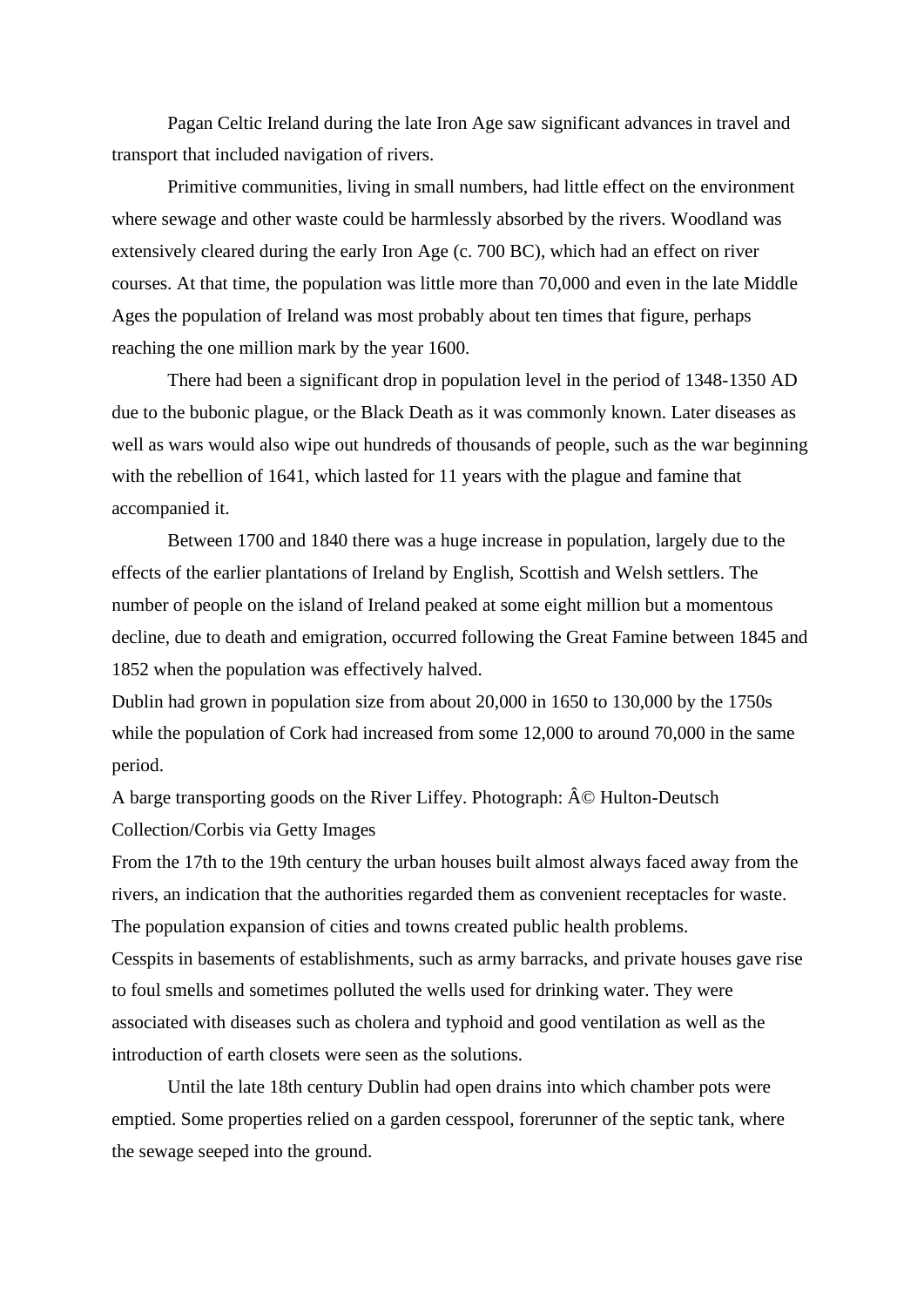Industrialisation and the expansion of towns occurred in the early 19th century, this dramatic increase in urban population put higher demands on the rivers. In 1872 a Dublin Sanitary Association had been formed to endeavour to clean the filth and degradation in the city. New sewers were constructed that carried waste directly to the Liffey, which then became highly polluted.

Municipal water supply for drinking, washing and toiletry had led to waste being directly discharged to rivers. The introduction of water closets with the associated sewer systems contributed to the problem. Conveniently out of sight, these were seen as cleaner than the systems that preceded them, indicating the priority of public health above environmental concerns.

The disposal of sewage to rivers by the sanitary authorities led to conflict with the fishery authorities, a situation that continued into the 20th century. For example, following a fish kill the Fishery Conservators took a case against the Corporation of Dublin in 1907 for pollution of the Liffey above Island Bridge and for which a fine of £3 was imposed.

Even up until some 30 years ago, rivers in or below many towns were grossly or moderately polluted for a short stretch that dissipated with travel downstream as the river acted as a wastewater treatment plant breaking down the sewage. The smell from the Lee in Cork city was immortalised in the modern local ballad, Boys of Fairhill, with its allusion to the statue of the temperance-reforming Capuchin priest Theobald Mathew (1790-1856):

The smell on Patrick's Bridge is wicked.

How does Father Mathew stick it?

The long-standing smell in Dublin city also celebrated in song, Summer in Dublin, continued long after the cessation of sewage discharges until the closure of an industrial premises whose effluent to the culverted Camac River had discharged to the Liffey. Nonetheless, the capital and second city have always had salmon running through their waters, which is a heritage that many other countries could only wish for. Belfast lost its salmon runs in the middle of the 18th century but following a steady increase in water quality and restocking of the Lagan these returned in the 1990s after an absence of more than two centuries.

Buildings overlooking the River Lee in Cork city.

During the 1980s many local authorities adopted water quality management plans, the first such plan being published 37 years ago in 1983 for the Barrow catchment with others following thereafter. One of the main outcomes of the plans was the commissioning of some new wastewater treatment plants. In the 1990s the EEC Urban Waste Water Treatment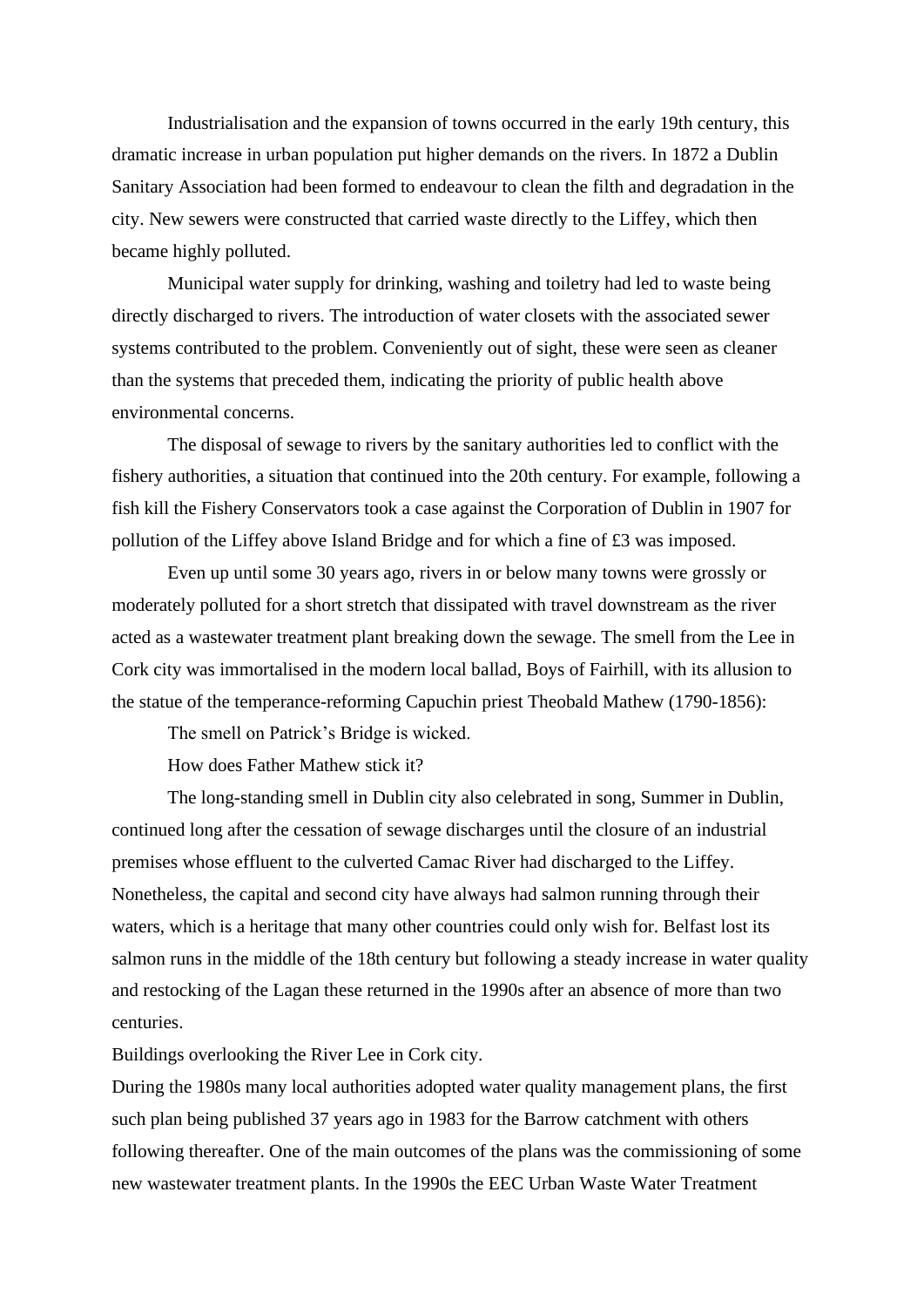Directive came into force and has largely resulted in the elimination of serious sewage pollution in most urban areas.

Up until relatively recently slime growths, indicating grossly polluted conditions, were a common feature in Irish rivers downstream of many towns and near industrial locations and still occur occasionally, particularly where silage effluent reaches a river. There is a long history of slime growths, due to sugar-beet waste discharges, in the River Barrow at and downstream of the Carlow sugar factory. They were first recorded in the river at the beet-sugar factory in the winters of 1927 and 1928. The sugar factory had been run as a private company from 1926. In 1934 Comhlucht Siúicre Éireann (CSE) was established and it bought out the interest in the Carlow factory and set up further facilities at Mallow on the Blackwater, Thurles on the Suir and Tuam on the River Clare. Large volumes of water were used in the processing of beet and for cooling purposes.

Beet was an important winter cash crop for many farmers and during the 'beet campaign' – usually October to February – when the sugar factory was processing the season's crop many others were employed on a part-time basis. Because of low river temperatures slime growths could extend for tens of kilometres downstream. For unrelated reasons, all sugar beet production was shut down in Ireland in 2006.

## **Our rivers today**

Ireland's earliest inhabitants depended on rivers for water, food, transport and territory divisions. Through the ages, humans also harnessed rivers for power and exploited them for pearl mussels and gold and in recent times they have become increasingly important for recreation. Although most of these dependencies still exist, many rivers have become degraded from past and present pressures, such as pollution, arterial drainage and other channel modifications.

The recent water quality report from the Environmental Protection Agency highlights that, although serious pollution of Irish rivers remains low, there has been a further reduction in water quality, and the number of high-quality river sites continues to decline at an alarming rate. The major source of pollution is from agriculture. Plans to further intensify agriculture, particularly in regions where water quality is already impacted, will place additional pressures on river water quality and associated biodiversity.

The loss of high-quality sites has continued unabated for several decades so halting it now is a matter of great urgency and perhaps our greatest challenge and duty.